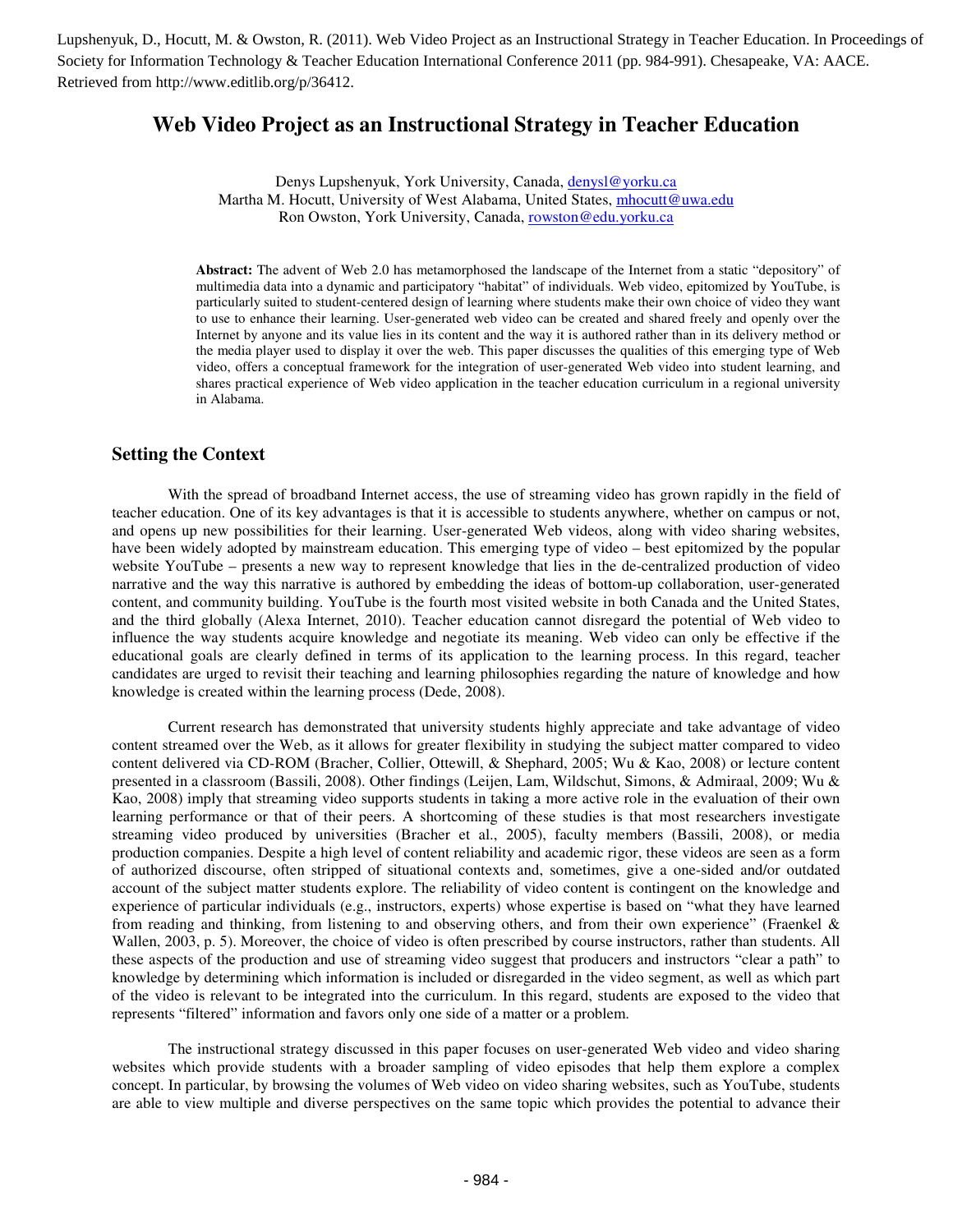understanding about the subject matter and to further their breadth and depths of knowledge in the discipline. In this paper, we intend to share our experience of utilizing Web video in the teacher education curriculum while applying the principles of situated and distributed cognition theories. This is an aspect of e-learning and digital pedagogy that has received little attention in the extant teacher education literature.

### **Web Video and Its Benefits for Student Learning**

The advent of Web 2.0 has metamorphosed the landscape of the Internet from a static "depository" of multimedia data into a dynamic and participatory "habitat" of individuals. Under an umbrella of Web 2.0, a number of applications and online services have appeared. These Web 2.0 applications hold promising possibilities for "bottom-up" interactivity and collaboration while producing, organizing, re-using, capturing, storing, or indexing a wide range of multimodal content that is open and accessible to anyone connected to the Internet (Bonk, 2008; Caladine, 2008; Dede, 2008; Richardson, 2006). In line with these new capabilities afforded by the Web, the launch of YouTube in 2005 with its "broadcast yourself" motto has become an important milestone in the evolution of video technology. The YouTube platform and its combination with wireless mobile devices, video annotations (i.e., interactive commentaries), screencasting software (i.e., devices used to record activities on the computer screen for demonstration and training purposes), video capture applications, and video editing software (i.e., devices used to capture existing video and recombine it with original material to produce a new value-added video) have transformed the essence of streaming video.

In this paper, we use the term *user-generated Web video*, or just *Web video*, in preference to online streaming video. The underlying logic upon which the term user-generated Web video is used arises from the usergenerated concept of social media that re-conceptualizes the production of digital content and redefines the functions of producers and viewers of digital content. Web video can be created and shared freely and openly over the Internet by anyone. In contrast, the value attached to professional or commercial streaming videos is embedded with the authority of the producer (e.g., university, instructor, or mass media industry), who filters to some extent the content of information, script, and footage. Web 2.0 applications "may destabilize the structures that filter information flow and knowledge construction on the Internet" (Macfadyen, 2006, p. 288). Therefore, Web video can be characterized as an Internet-based user- or community-generated video, as second generation of online streaming video, or as a mainstream (i.e., open, free) online video on demand. In other words, the value of Web video lies in its content and the way it is authored rather than in its delivery method or the media player used to display it over the web.

Web videos are uploaded, shared, and viewed within video sharing websites, such as YouTube, TeacherTube, ForaTV, ScieVee, and others, where individuals can interact with others and discover videos on the basis of their common interests, and can communicate with each other through vlogs or vidcasting (i.e., video blogs) and "broadcast themselves" (Burke & Snyder, 2008; Trier, 2007). Web video is thus often described as "collective intelligence" which contains "the aggregate knowledge that emerges from the decentralized choices and judgments of groups of independent participants" (Tapscott & Williams, 2006, p. 41). The associative organization of videos (through the use of tags, search, related videos, and the like) in video-sharing networks is similar to that of human memory, and information retrieval from the video sharing networks reveals similarities to human cognitive abilities (Kulkarni, 2007).

Because of the possibility of personalization Web video can encourage and facilitate learner's active engagement in critical viewing or authoring content in the forms of vlogs (Ullrich, Borau, Luo, Tan, Shen, & Shen, 2008). Through collaborative filtering (e.g., use of related video) predicated on the viewing habits of "the crowd," video sharing websites make immediate suggestions on other videos relevant to the student's initial search (Ullrich et al., 2008). Thus, it opens up opportunities for personalization (Bonk, 2008) and customization during a student's knowledge construction and learning.

Wireless mobile devices, such as smart phones or tablet computers, in combination with Web video sharing websites, microblogging, and social networks, accelerate potential approaches to engaging students in creating immediate digital video content. With a mobile device in hand, learners can record authentic practice that takes place in a real-life context and then share, with minimal technical difficulty, the video segment with others by uploading it to any video sharing environment (Ullrich et al., 2008).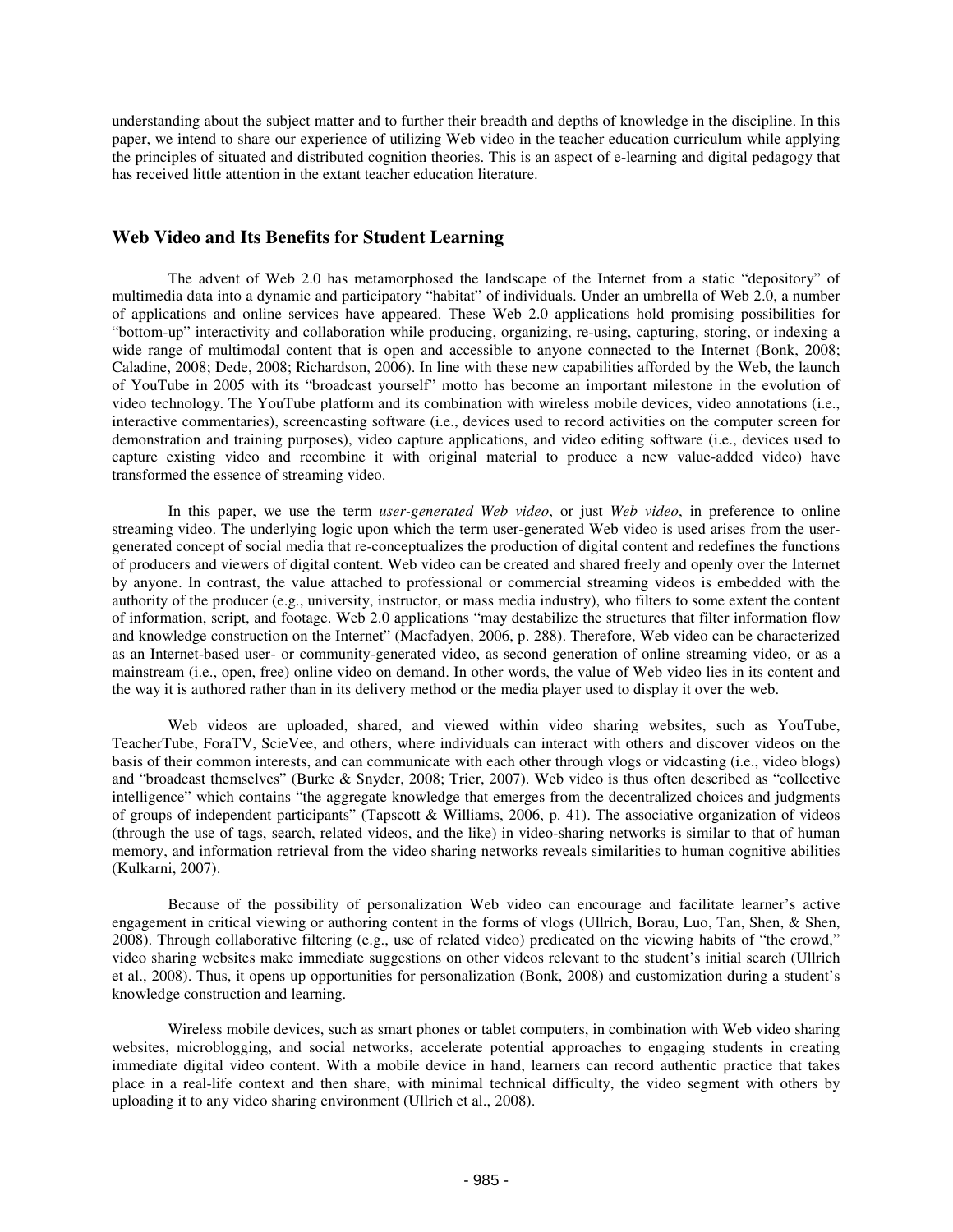The use of Web video provides access to the diversity and multivoicedness of knowledge and its meaning. It allows students to observe and reflect on real-world content, produced by real people in authentic situations and representing different viewpoints and meanings in understanding various aspects of the topic they study (Caladine, 2008; Ullrich et al., 2008). According to Bonk (2008), Web videos help students understand complex concepts (e.g., artificial intelligence or behaviorism) and heighten their curiosity about aspects of the subject matter by providing valuable ideas and insights.

Web video offers great potential to creative and artistic learning because of its enormous possibilities for remixing and transforming multimodal content. Easy-to-use and lightweight formats of Web video create a potential not only for embedding them into other websites outside the video sharing social network (e.g., blogs, wiki, Facebook, etc.) (Burke & Snyder, 2008), but also for creating conditions for higher level usage, such as mash-ups or remixing of various videos, audio, screencast, and other modes of representation for the purpose of creating a new digital composition (Bishop, 2009; Ullrich et al., 2008).

Clearly, Web video bears potential to be integrated into the learning process in higher education. It is particularly suited to student-centered design of learning where students make a choice of what video they need to watch to support their learning. In a video sharing network, students are able not only to view a broad sample of user-created content, but they are also provided with the opportunity to interact with creators of video and other members of the network and to share their own video content with a broader audience.

### **Theoretical Foundation**

With the emergence of "participatory web" technologies, educators and scholars have begun to re-think what it means to learn in this kind of world. Our pedagogical model for infusing Web video into teaching and learning is largely informed by the theories of situated cognition and distributed cognition.

A situated cognition theory highlights two categorizations of the learning process relevant to this research – context-driven knowledge and authentic experience. Proponents of situated cognition argue that knowledge is dynamic, contextually situated, and the understanding of its meaning is continuously constructed through its application to new situations (Brown, Collins, & Duguid, 1989). Observation of knowledge in a context and participation in authentic settings help students construct useful knowledge and make sense of expert's experience embedded in authentic practice (Brown et al., 1989; Barab & Duffy, 2000). In addition, knowledge construction is highly contingent on "contextual noise" (i.e., situated meanings and tacit knowledge), embedded or "hidden" in the fabrics of the authentic discourse and cannot be explicated fully (Brown et al., 1989; Bereiter, 1997; Lave, 1991). In contrast, students' interaction with decontextualized knowledge, such as textbook examples, descriptive explanations, and other abstract representations inherent in classroom discourse, leads to the development of misconceptions of domain knowledge and weak relations between what is taught and the life-world experience (Brown et al., 1989; Lave, 1990).

A distributed cognition theory posits that learning is enabled by students and their cognitive skills and takes place through collaborative activities, where multiple students participate, interact, and share their knowledge and experience (Cole & Engeström, 1993; Pea, 1997; Salomon, 1994). While participating in a learning activity, students' engagement is mediated by artifacts (e.g., tools or symbolic representations), regulations and procedures governing their interaction, and by a "division of labor" intended to assign tasks and roles to the students (Cole & Engeström, 1993). Knowledge, therefore, is embedded in the activity and the dynamics of interaction, rather than in students' minds, communities, or objects. The pedagogical goal of a distributed cognition framework is to shift learning by rearranging knowledge construction from an isolated (i.e., tool-free) and self-directed activity to "facilitating individuals' responsive and novel uses of resources for creative and intelligent activity alone and in collaboration" (Pea, 1997, p. 81).

The pedagogical model utilized in this study infuses Web video into student learning and is based upon situated cognition and distributed cognition theories. The situated perspective assumes that information cannot be consumed and converted into knowledge in isolation. In our instructional design of the video project, situatedness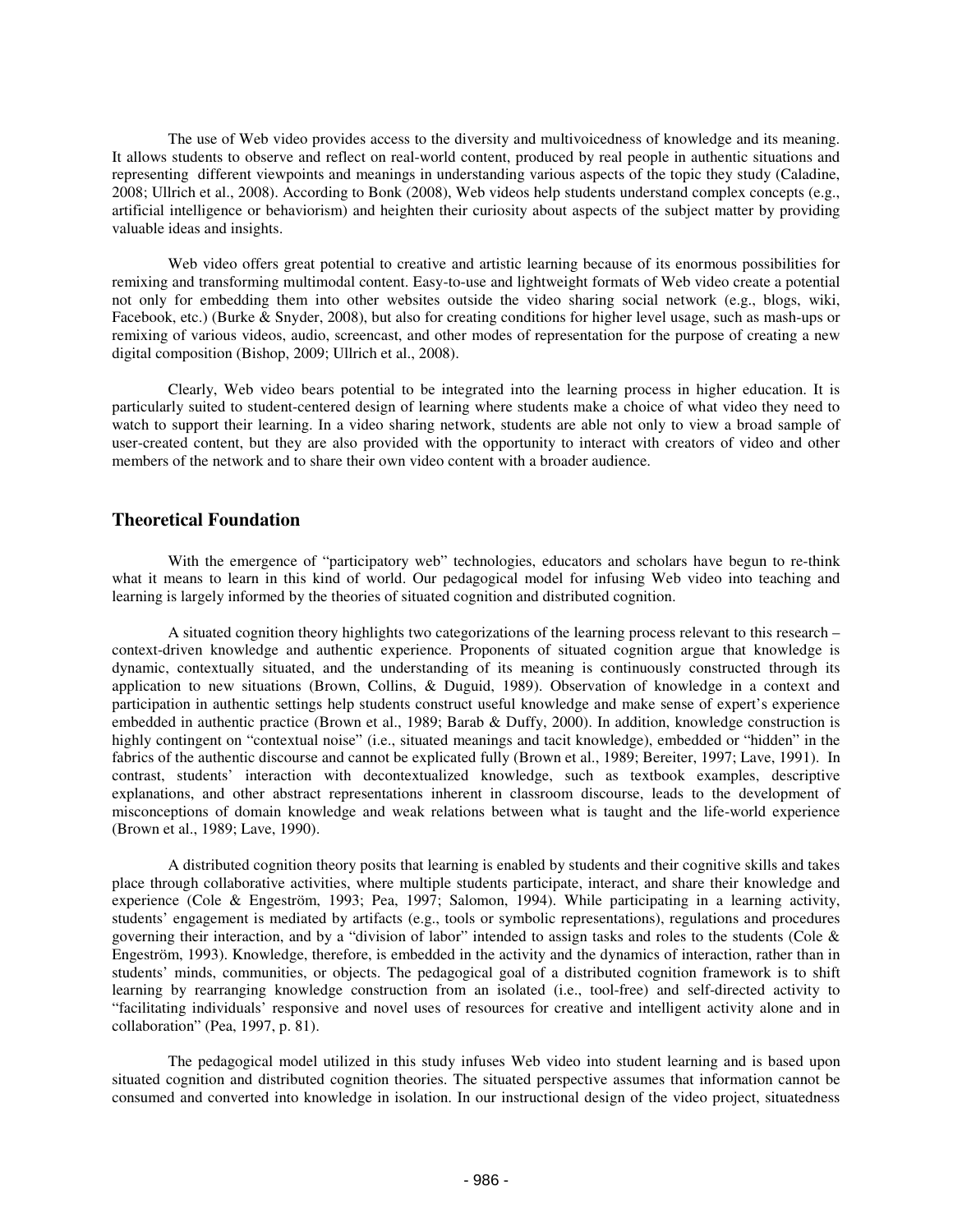was fostered by the creation of videos representing the emergent and fluid concept of individual student's knowledge, as well as his or her desire for freedom to deliver the authentic message directly to the public without formal approval mechanisms. In this regards, it bears the potential to challenge students' thinking, for instance, while evaluating video content from a critical vantage point. The theory of distributed cognition views learning as an interaction between students and video that carries the intelligence of the producer and has the capacity for facilitating deep and reflective understanding. In our project, the validity and relevance of the video content created by students was evaluated through "collaborative filtering," in the forms of peers' commentaries, ratings, and the number of views.

## **Model for Infusing Web Video into Student Learning**

Web 2.0 developments provide today's students with more opportunities to enhance their learning, including interaction, knowledge creation, and cultivation of innovative thinking and higher-order cogitative skills. With the increased popularity of the "participatory web" and its tools in education, researchers have argued widely over the paradigm shift occurring in the learning process which entails significant changes in the different areas of learning, such as the development of shared, bottom-up, and context-dependent knowledge, adoption of active learning strategies, and the emergence of collective intelligence (Dede, 2008; Tapscott & Williams, 2006).

Drawing on the discussion of situated cognition and distributed cognition theories, as well as the findings of current studies on the impact of streaming video, we have developed a conceptual model which provides a methodology for incorporating Web video into student learning. This "Learning with Web Video" model, LWV model in short, is grounded on the following premises informed by the constructivist school of thought and theories of situated and distributed cognition:

- Learning is an active and ongoing process of constructing knowledge and new understandings, developing skills of reasoning and of learning, and shaping attitudes, including beliefs and values.
- Knowledge construction is an emergent "bottom-up" process supported by situational activities, collaboration, and exposure to multiple perspectives.
- Knowledge and thinking is distributed physically, socially, and symbolically (i.e., across the minds, media, artifacts, groups of individuals, and space and time).
- Learners take active part in validating their knowledge construction and evaluating their learning performance.

In the context of the LWV model, Web video is brought to provide situatedness and multiple perspectives to the learning process occurring either at home while preparing an assignment or in the classroom while engaging in small group discussions. However, it is the influence of Web video on the practice of student learning that is of interest. Web video is characterized as a learning means for knowledge construction and gaining new understandings. Students, through the use of Web video, observe diverse and decentralized viewpoints on the subject matter studied and develop new understanding of knowledge by establishing relationships between their prior knowledge and experience, "authoritative" knowledge prescribed by the instructor through a syllabus, and the "contextualized" (i.e., observed, emergent, or bottom-up) knowledge inherent in Web videos.

The key instructional components of the LWV model are as follows:

• *Self-directed knowledge building* is predicated on the coordination of three sources of knowledge: (a) "authoritative" knowledge (e.g., scholarly articles, textbook chapters, and instructor's expertise); (b) "contextualized" knowledge (e.g., authentic practices or others'perceptions and understandings embedded in Web videos); and (c) learner's existing knowledge and prior experiences. At this stage, learners make their own choice of relevant Web videos that will help them gain an understanding of "authoritative" knowledge. In personal reflective conversations with themselves, learners establish connections between "authoritative" knowledge, "contextualized" knowledge, and their prior knowledge resulting in building new or modified constructs of their own knowledge (i.e., self-directed knowledge building).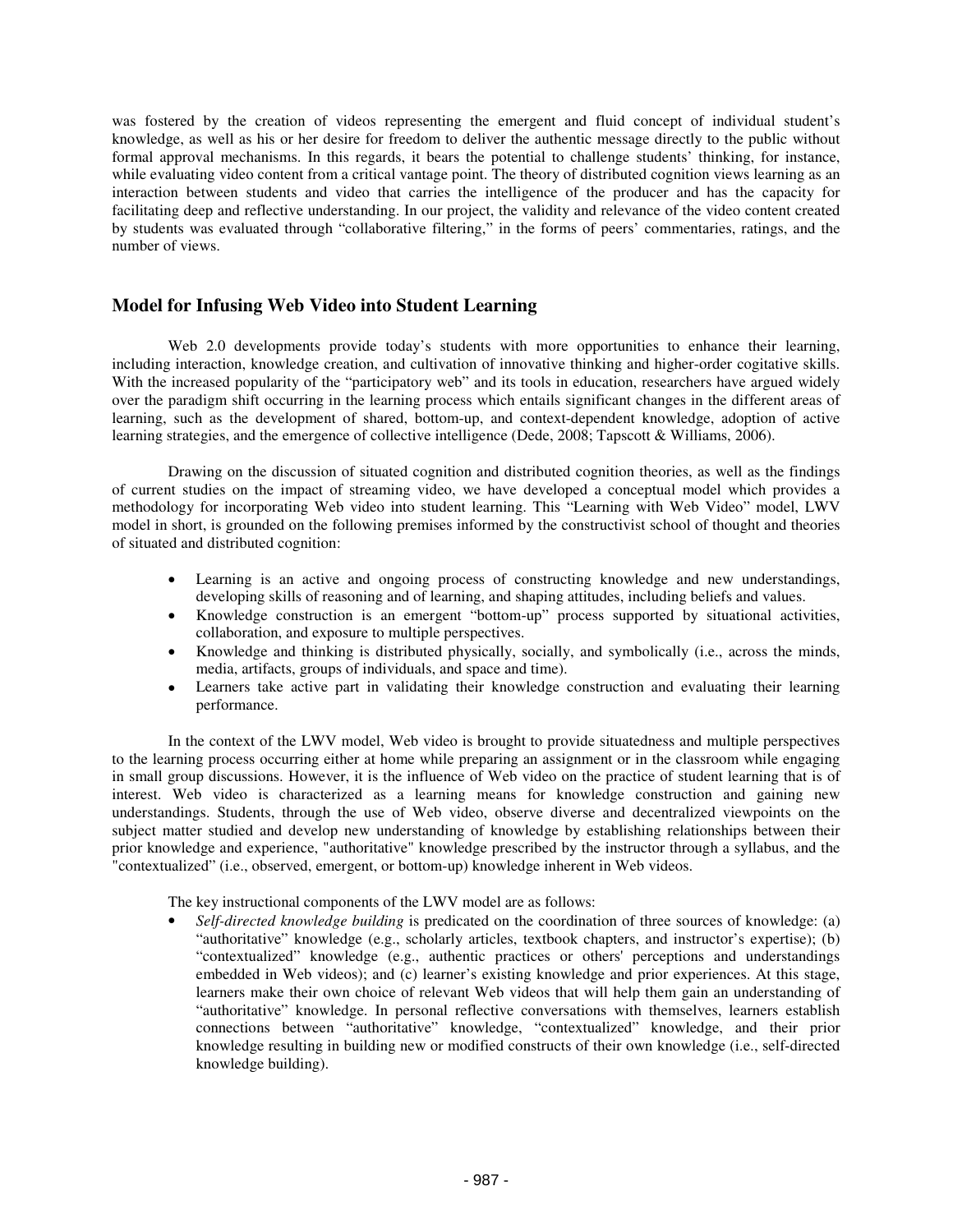- *Collaborative knowledge building* is carried out through active engagement in small group discussions and presentations of group's collective intelligence in the classroom and constructive peer commentaries to learner's weblog entries or learner's own video clips.
- *Production of Digital Video* by learners, either individually or in small groups, as the contribution to the collective accumulation of knowledge on the Web.
- *Self-evaluation* and peer assessment are essential in assessing learning performance. Evaluation criteria for learning activities, co-developed with learners, are devoted to enable students to carry a holistic analysis of their learning performance, knowledge construction, and thinking processes. Selfevaluation and peer assessment give students an opportunity to reflect on the processes of learning and analyze the changes in the state of their approaches to learning (metacognition) and their understanding of knowledge.

The process of incorporating Web videos into academic discourse and student learning has two significant functions. First, it has the capacity of situating student knowledge construction within a broader contextual environment embedding authentic cultural and social situations. Secondly, Web video sharing networks, such as YouTube, TeacherTube, TED.com, or Fora.tv, "distribute" various artifacts of collective intelligence which have been created based on other individuals' conceptions of the world and their cultural experiences. That being said, Web videos can be viewed as supplemental learning resources which expose learners to a multiplicity of diverse perspectives and multivoicedness of discourses/meanings. Web videos, thus, enable students to develop new understanding about the subject matter they are learning.

## **Web Video Project and its Implications for Teacher Candidates**

In spring 2010, we designed a Web video project, applying the LWV core principles and instructional components. The video project was embedded into a graduate teacher education course on technology and education at the University of West Alabama. This marked the first time that the LWV model was tested in an actual teacher education classroom environment. The purpose of the Web video project was to introduce teacher candidates to Web 2.0 and to provide them with opportunities to inquire collaboratively into the areas of Web 2.0 technology and its pedagogy, theories, discourses, and research approaches through the application of three sources of knowledge (i.e., scholarly, Web 2.0, and personal experience). Students were expected to engage with the readings of scholarly articles and share their own responses to the readings through a Web video enhanced weblog; to participate in classroom small-group discussions; and to produce their own Web video compositions integrating multiple modes of representations (i.e., video, image, audio narrative, animation). In particular, the Web video project included the following assignments: (a) student's personal philosophy about the use of Web video in current learning and future teaching; (b) a video weblog exercise; (c) participation in classroom small-group discussions; (d) production of student's own digital video and sharing it over the YouTube network; and (d) self-evaluation of video weblog and Web video podcast activities.

At the beginning of the project, students were asked to write a statement of what they thought about the educational potential of Web video for themselves as learners and for their students as future teachers. Then, at the end of the project they were asked to revisit their views. By the end of the project, an overwhelming majority of teacher candidates came to a solid agreement in considering Web video as indispensable for their learning and stressing the value of its distinctive qualities, such as: easy access and varying degrees of video content oversight, representation of multiple perspectives on the issue, and the possibility to link to or embed Web video into other websites.

During the video weblog assignment, students were provided with a *Blogger* space, in which they could think in virtual proximity to others with similar ideas, explore multiple perspectives, and explore their own understanding. Importantly, participation in a video weblog activity provided teacher candidates with an opportunity to engage in an authentic Web 2.0-based experience. Before weblogging, students engaged with the assigned reading and then searched for at least one relevant Web video using video sharing websites. It should be noted that no commercial or professional (i.e., with copyright restrictions) video clips were allowed to be used either for weblogging or in-class collaboration. Then, students composed a weblog entry consisting of the following elements: (a) a summary of the readings; (b) student's individual reflections; (c) a relevant embedded video and the rationale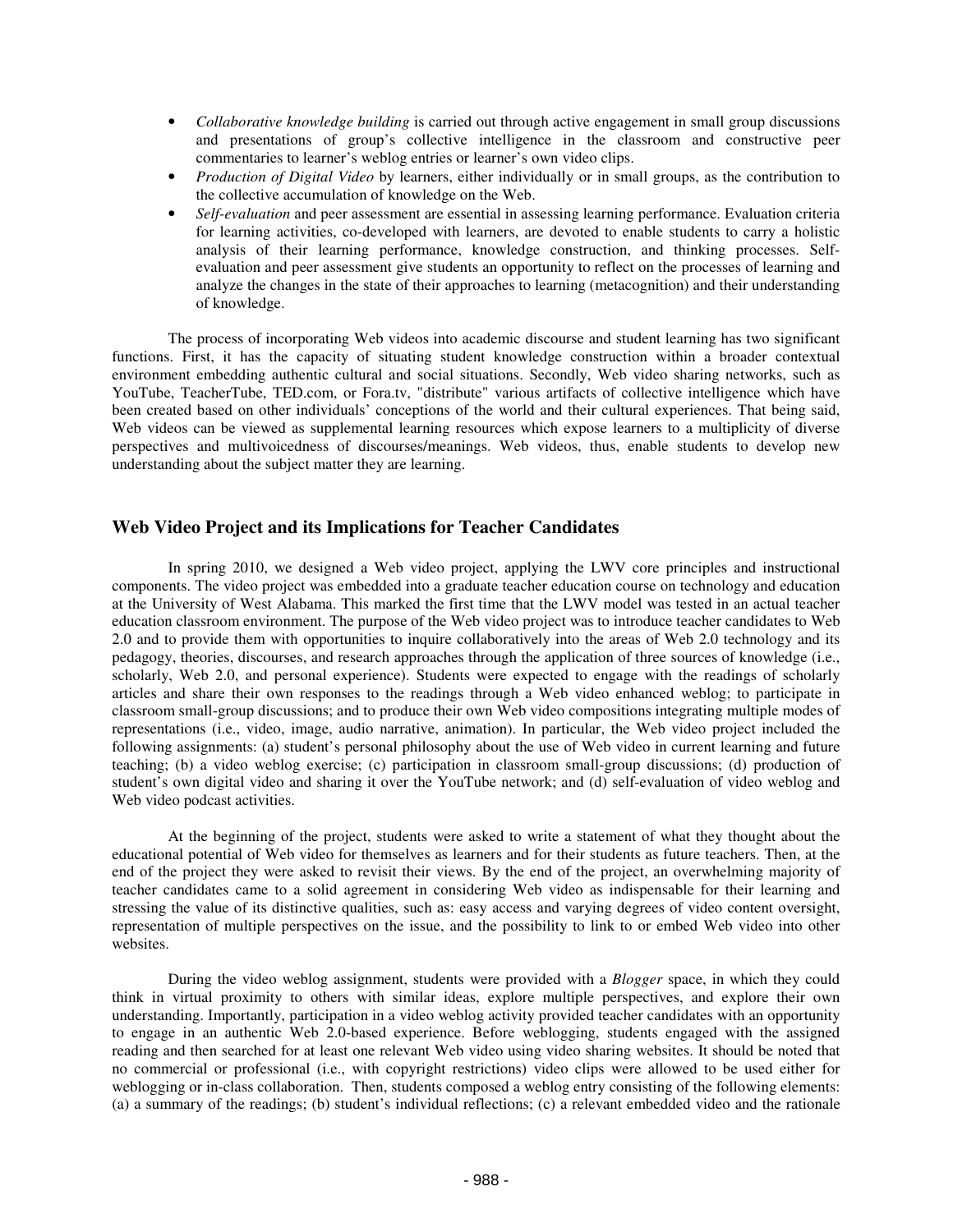for using it; and (d) a thought-provoking question that would be used for in-class small group discussions. In addition to posting their own blogs, teacher candidates were asked to comment on their peers' entries in a constructive way. Also, we began each class with collaborative classroom discussions where teacher candidates formed small groups for discussing the assigned readings, related thought-provoking questions posted on teacher candidates' weblogs, and relevant Web videos found by teacher candidates themselves. Active engagement of every teacher candidate in small group discussion was encouraged.

After four class sessions, teacher candidates started creating their own digital videos representing their understanding of the subject matter (i.e., assistive technology). The "video composition" process comprised the following stages: (a) selecting a topic; (b) scripting the design; (c) collecting own video footage or remixing/reusing other videos; (d) editing the video footage using MS Movie Maker , a video-editing software; (e) uploading the video podcast to the YouTube network and embedding it into their personal weblogs.

As active participants of the learning process, teacher candidates were asked for their input into the development of the scoring rubrics for weblog entries and video podcast production. Such rubrics were used as guidelines to carry a holistic analysis of their performance and to prevent learners from getting lost in the whole new experience and course expectations. The rubrics helped teacher candidates concentrate on assigned articles and relevant videos and, thus, facilitate students'reflection processes and become more precise in reasoning.

The embedding of Web 2.0 into teacher candidates' reflective blogs, as well as the production of their own videos and sharing them via Blogger were found to have a positive effect on the student's commitment to learning. The analysis of teacher candidates' self-evaluations suggests that teacher candidates' overall Web 2.0 skills improved, particularly Web video searching strategies, creating a video podcast, using video-editing software, and uploading a video to the website. We believe that teacher candidates' anxiety and lack of knowledge about Web video before the project launch were overcome and developed a higher level of concerns about the learning value afforded by the new format of the video. Furthermore, teacher candidates showed intense interest in the use of Web video in their learning.

#### **Conclusions**

The emerging type of Web video presents a culturally new video format of knowledge representation which lies in the de-centralized production of video narrative and the way this narrative is authored, embedding the ideas of bottom-up collaboration, user-created content, and community building. Web video sharing websites provide students with a broader sampling of video content that helps them explore the subject matter from more than one way of representing it. In particular, by browsing the volumes of Web video on video sharing networks, such as YouTube, students are able to view multiple and diverse perspectives on the same topic that has the potential to advance their understanding about the subject matter and to further their breadth and depths of knowledge in the discipline.

The proposed model of Web video-mediated learning can be an effective means of enhancing students' understanding of concepts and ability to construct new knowledge. End of course evaluation documents indicated that one-hundred percent of the teacher candidates believed they were more competent in the subject area as a result of the course activities. Evidence also suggests that teacher candidates were more inclined to the learning activities which were enhanced with the use of Web 2.0 technologies. A number of project participants even suggested that Web video should be mandatory for all students at their university. Additionally, when asked what the most beneficial aspect of the course was, several teacher candidates commented on the ability to learn in an authentic setting.

## **References**

Alexa Internet (2010). [The Web Information Company] *Traffic Ratings.* San Francisco, CA: Alexa Internet, Inc. Retrieved September 20, 2010, from http://www.alexa.com/siteinfo/youtube.com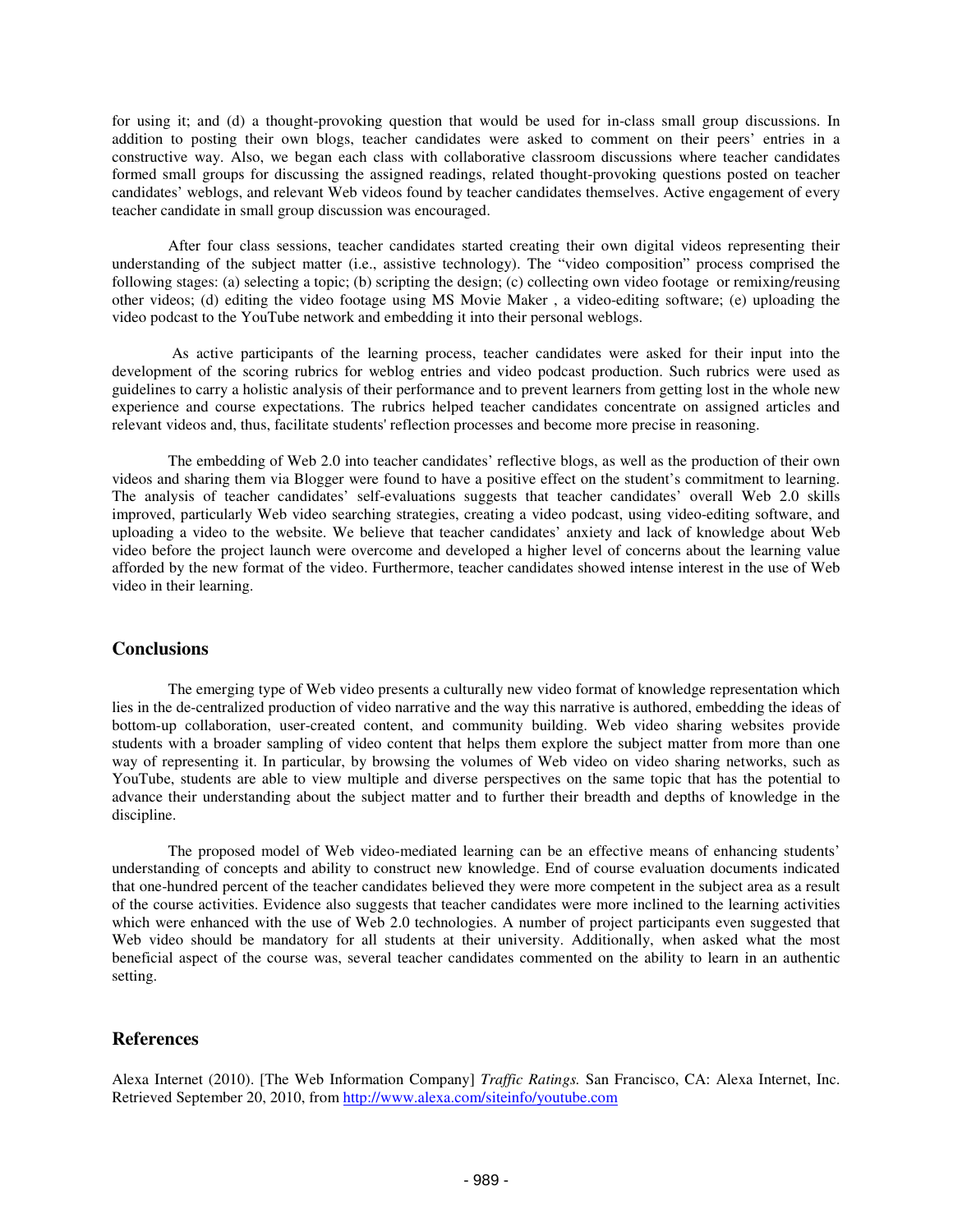Barab, S. A., & Duffy, T. (2000). From practice fields to communities of practice. In D. H. Jonassen & S. M. Land (Eds.), *Theoretical foundations of learning environments* (pp. 25-56). Mahwah, NJ: Lawrence Erlbaum Associates.

Bassili, J. N. (2008). Motivation and cognitive strategies in the choice to attend lectures or watch them online. *Journal of Distance Education, 22*(3), 129-148.

Bereiter, C. (1997). Situated cognition and how to overcome it. In D. Kirshner & J. A. Whitson (Eds.), *Situated cognition: Social, semiotic, and psychological perspectives* (pp. 281-300). Hillsdale, NJ: Erlbaum.

Bishop, J. (2009). Pre-service teacher discourses: Authoring selves through multimodal compositions. *Digital Culture & Education, 1*(1), 31-50.

Bonk, C. J. (2008, March). *YouTube anchors and enders: The use of shared online video content as a macrocontext for learning*. Paper presented at the American Educational Research Association 2008 Annual Meeting, New York, NY.

Bracher, M., Collier, R., Ottewill, R., & Shephard, K. (2005). Accessing and engaging with video streams for educational purposes: Experiences, issues and concerns. *ALT-J, Research in Learning Technology, 13*(2), 139-150.

Brown, J. S., Collins, A., & Duguid, P. (1989). Situated cognition and the culture of learning. *Educational Researcher, 18*(1), 32-42.

Burke, S. C., & Snyder, S. L. (2008). YouTube: An innovative learning resource for college health education courses. *International Electronic Journal of Health Education, 11*, 39-46.

Caladine, R. (2008). *Enhancing e-learning with media-rich content and interactions.* Hershey, PA: Information Science.

Cole, M., & Engestrom, Y. (1993). A cultural-historical approach to distributed cognition. In G. Salomon (Ed.), *Distributed cognitions: Psychological and educational considerations* (pp. 1-46). Cambridge: Cambridge University Press.

Dede, C. (2008). *How Web 2.0 tools are transforming learning and knowledge*. FETC 2008 Podcasts from the 2008 Florida Educational Technology Conference held January 23-25 in Orlando, Florida. Retrieved September 20, 2009, from http://edcommunity.apple.com/ali/item.php?itemID=14552

Fraenkel, J. R., & Wallen, N. E. (2003). *How to design and evaluate research in education* (5 th ed.). New York: McGraw-Hill.

Kulkarni, A. (2007). *Content-based image retrieval using associative memories*. Proceedings of the 6 th WSEAS International Conference on Telecommunications and Informatics (pp. 99-104). Dallas, TX.

Lave, J. (1990). The culture of acquisition and the practice of understanding. In J. W. Stigler, R. A. Shweder, & G. Herdt (Eds.), *Cultural Psychology: Essays on comparative human development* (pp. 309-327). Cambridge: Cambridge University Press

Lave, J. (1991). Legitimate peripheral participation. In J. Lave & E. Wenger, *Situated learning: Legitimate peripheral participation* (pp. 27-43). Cambridge: Cambridge University Press

Leijen, Ä., Lam, I., Wildschut, L., Simons, P. R. -J., & Admiraal, W. (2009). Streaming video to enhance students' reflection in dance education. *Computers & Education, 52*, 169-176.

Macfadyen, L. P. (2006). In a world of text, is the author king? The revolutionary potential of Wiki (open content) technologies. In F. Sudweeks, H. Hrachovec, and C. Ess (Eds.), *Proceedings Cultural Attitudes Towards Communication and Technology*, Murdoch University, Australia, 285-298.